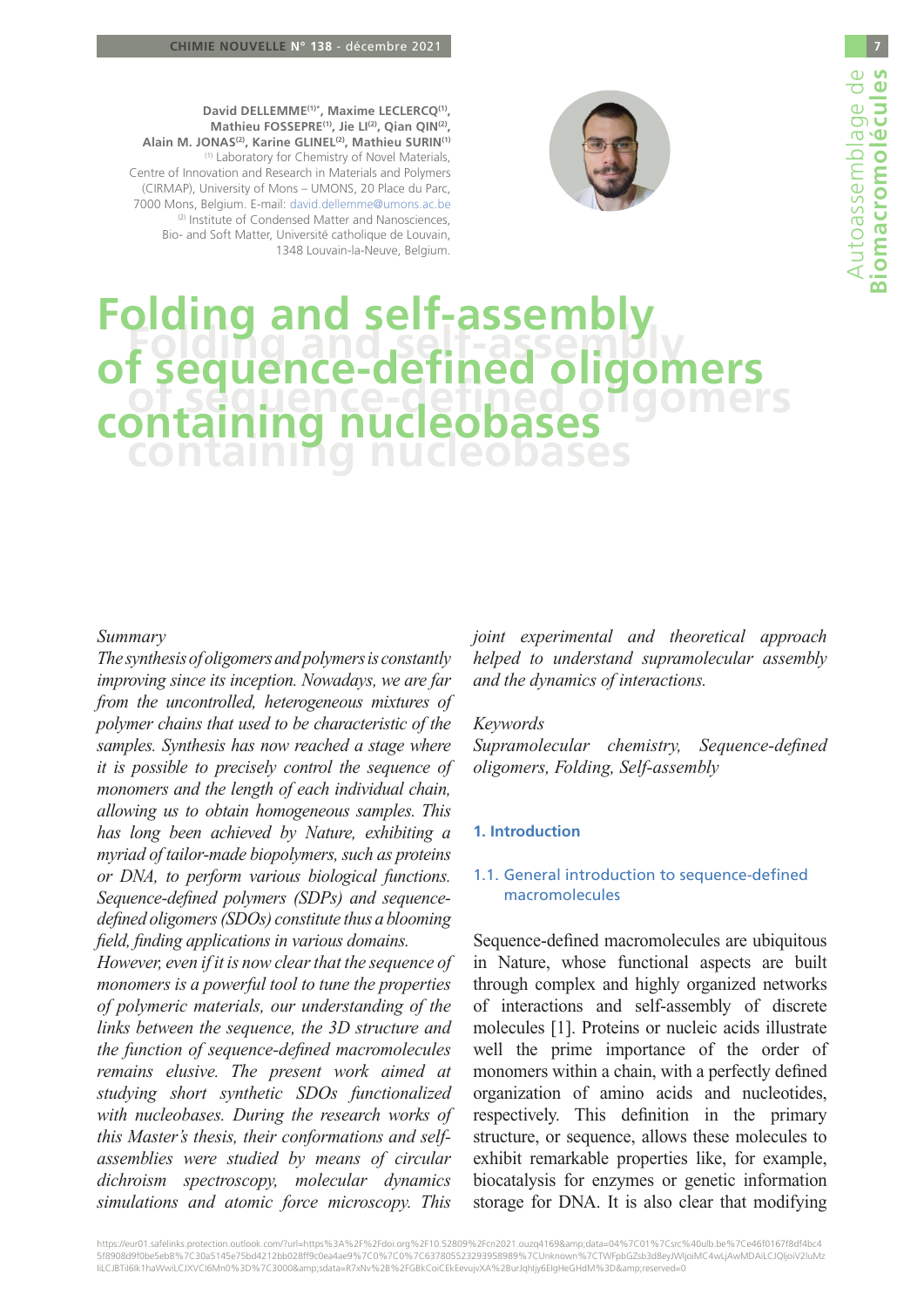the primary structure, even a single monomer or only one atom, can sometimes lead to major alterations in the functions, as exemplified by posttranslational modifications of proteins [2].

It is thus tempting to reproduce this absolute control of the sequence within synthetic chains to fine-tune the properties of soft materials. For years, research focused on finding efficient ways to synthesize these sequence-defined macromolecules, which led to the emergence of various synthetic routes [3]. Thanks to these progresses, sequence-defined polymers (SDPs) and sequence-defined oligomers (SDOs) can now be envisioned for a broad range of applications inspired by their natural counterparts, e.g. catalysis, information storage, controlled folding, and self-assembly [4].

# 1.2. Objectives and studied compounds

By controlling the position of each monomer unit along the chain, SDOs can be designed to reach specific 3D structures for targeted properties and functions. Furthermore, the self-assembly of chains, such as the formation of duplexes, can be harnessed by carefully pre-organizing complementary units in the primary structure along the backbones [5]. Following this idea, several studies reported the functionalization of molecules with nucleobases in order to drive the self-assembly through complementary hydrogenbonding [6, 7, 8]. In this work, complementary SDOs were designed with a control in the sequence of pending nucleobases, which are thought to promote self-assembly through molecular recognition. SDOs have been functionalized with three canonical bases (guanine, **G**; thymine, **T**; cytosine, **C**) and one non-canonical base (a 2,6-diaminopyridine derivative, **D**), see Figure 1. They are complementary by pairs: thymine with diaminopyridine, and guanine with cytosine. The objective of my research during this Master's thesis was to better understand the relevant conformations of these SDOs, their folding and the dynamics of interactions. These SDOs are being synthesized in the group of UCLouvain, controlling both sequence definition and chirality at the monomer level [9, 10]. In this report, we focus only on the TG dimer, which shows a unique behaviour among other oligomers studied during our Master's thesis. The TG dimer is isotactic with a chirality *R* at the monomer level.

#### 1.3. Methods

To study these SDOs, a joint experimental and theoretical approach was developed, as briefly described below.



Figure 1. Chemical structures of some of the molecules studied in this work. The nucleobases are guanine, **G**, in pink; thymine, **T**, in purple; cytosine, **C**, in orange; and 2,6-diaminopyridine derivative, **D**, in cyan. The complementary hydrogen-bonding patterns are shown on the right as black dotted lines. Stereocenters are shown with a red asterisk.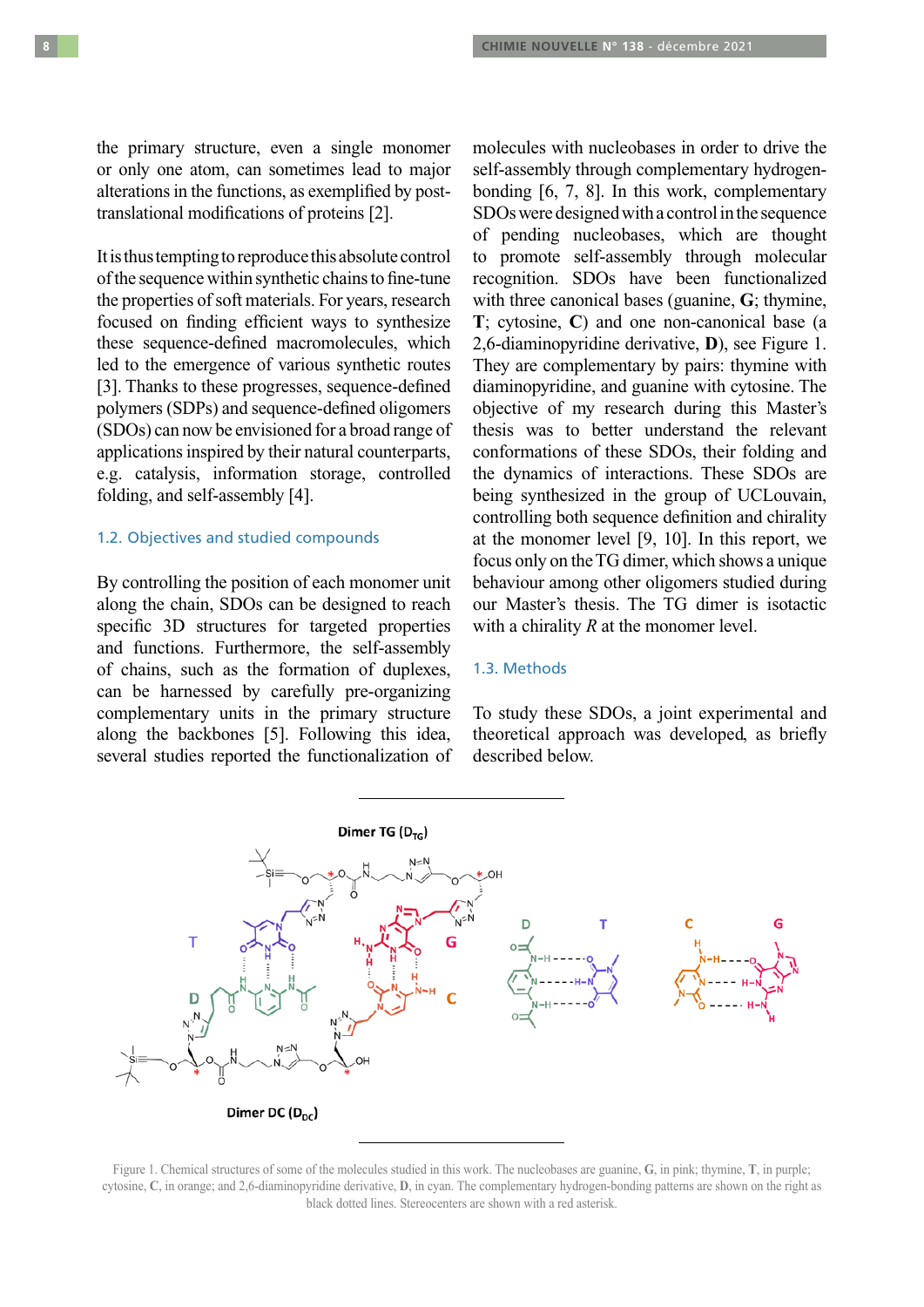As an experimental technique, circular dichroism (CD) spectroscopy is a powerful tool to study the conformations of chiral molecules in solution. It has been broadly used to study biomolecules, like proteins or DNA, for which the CD signals can be linked to specific secondary structures. However, it is much more difficult to clearly interpret the CD signal of a molecule of unknown structure [11]. Still, the CD signal is very sensitive to conformational changes and it is thus possible to detect the formation or deformation of a chiral self-assembled supramolecular structure while varying several parameters such as solvent, temperature, concentration. Circular dichroism is the difference in absorbance,  $\Delta A$ , between leftand right-circularly polarized light and can be developed following the Beer-Lambert law:

$$
CD = \Delta A = A_{left} - A_{right} = (\varepsilon_{left} - \varepsilon_{right}) CI
$$
 (Eq.1)

Where  $\varepsilon$  is the extinction coefficient,  $C$  is the concentration and *l* is the optical path length. Chiral molecules have the particularity to absorb differently left- and right-circularly polarized light and thus to exhibit a non-zero CD signal, which can be positive or negative.

All spectra were recorded with a Chirascan Plus CD Spectrophotometer from *Applied Photophysics*, with a bandwidth of 1 nm and a time per point of 1 s.

In addition to CD spectroscopy, which was used to characterize the samples in solution, atomic force microscopy (AFM) allowed us to study the surface topography of thin deposits of SDOs. In brief, this technique involves a nanoscale tip carried by a cantilever. The tip scans the surface and measures its height through its interactions with the sample, thus giving a 3D view of the surface topography. A droplet of  $10 \mu L$  of the same solutions as used in CD was deposited on freshly-cleaved mica surfaces and the solvent was evaporated for at least one night. We used AFM in Tapping-Mode, which reduces the contact between the tip and the sample and therefore reduces its deformation [12].

Molecular dynamics (MD) simulations were used to study the structure and dynamics of

sequence-defined oligomers computationally. In MD simulations, the molecules are represented with a set of particles (the atoms) connected together by springs to model the covalent bonds. Molecular conformations can thus be defined by the coordinates of each atom. The dynamics of such conformations is calculated at a certain temperature in an iterative way by solving Newton's equations of motion, following the theories of classical mechanics. Each step is separated from the next one by a discrete timestep,  $\Delta t$ , usually fixed in the range of 0.5-2 fs ( $10^{-15}$  s) to follow the period of the highest frequency related to dynamics of molecules, i.e., the molecular vibration. The calculation of the forces that apply to each atom at a given step allow to predict the evolution of the atomic coordinates according to the Velocity Verlet algorithm [13]. The potential energy of the system, from which are derived the forces acting on the atoms, is calculated by means of a force field which takes into account the chemical nature and environment of the atoms as well as their coordinates. The total potential energy is calculated as a sum of energy terms describing bond stretching, angle bending, van der Waals interactions, etc. The result of a MD simulation is a trajectory, a set of conformations and their relative energy.

In this work, we used the General Amber Force Field (GAFF 2.1) for MD simulations of oligomers [14]. The GAFF force field has proven to be reliable to reproduce several experimental data of biomolecular and organic compounds, [15, 16] and was adapted in our group for the study of sequence-defined oligomers [10, 17].

# **2. The case of the dimer TG: detection of a self-assembled structure**

The chemical structure of the TG molecule is shown in Figure 1. This dimer was studied by CD spectroscopy in acetonitrile at 20 °C at increasing concentrations (Fig. 2 a). The spectra recorded at low concentrations (between 10 and 25  $\mu$ M) are dominated by a positive peak around 210 nm. The three other dimers studied, of sequence DC, CT and GD have similar spectra (results not shown).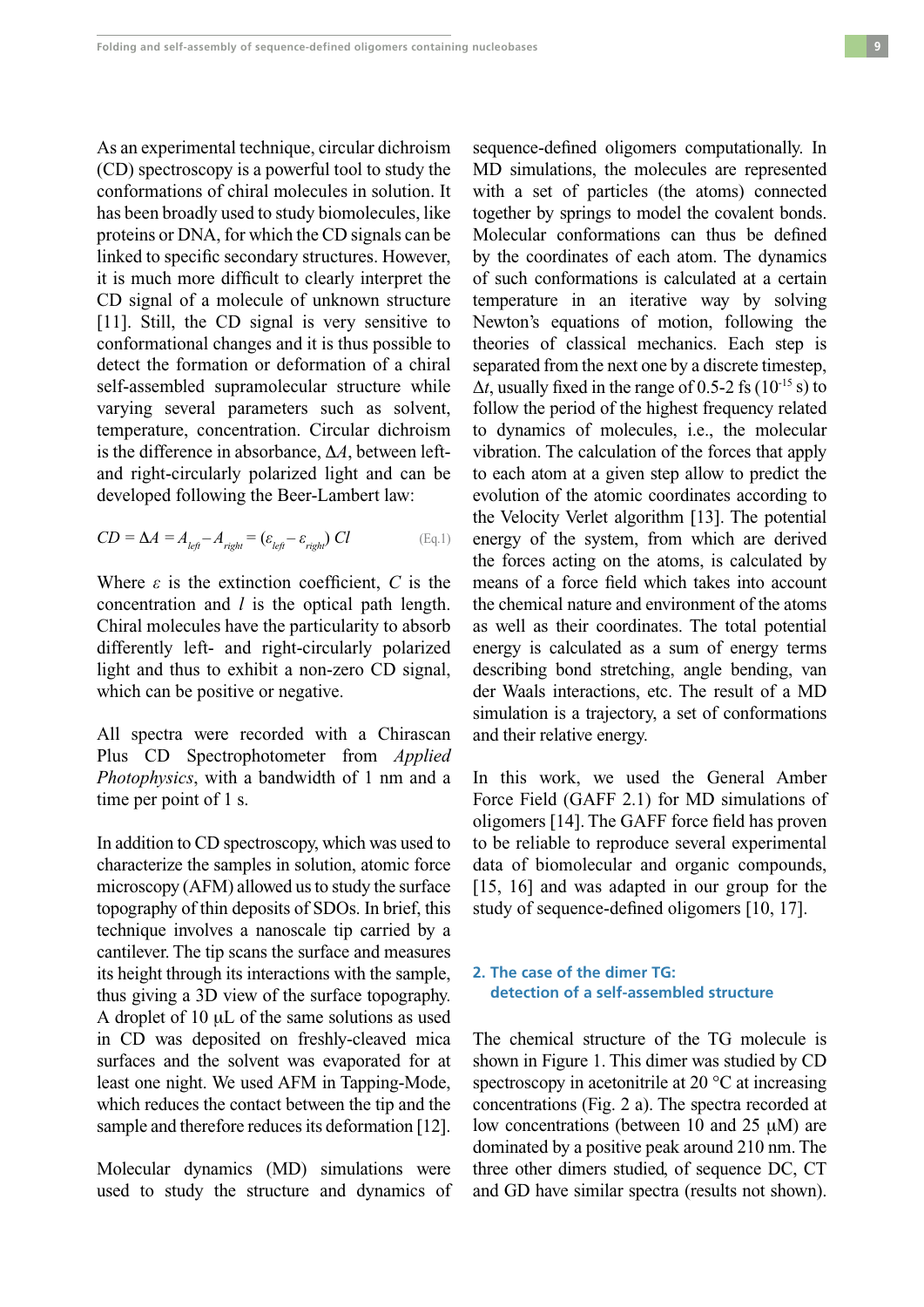However, at higher concentrations (between 50 and  $200 \mu M$ , Figure 2 a right), the shape of the spectra completely changes with the appearance of other peaks, both positive and negative. While it is very difficult to relate this spectrum to a specific conformation, this result clearly indicates a conformational change of the dimer TG at high concentrations. This is not observed for the other dimers (not shown). A possible explanation would be the formation of a self-assembled supramolecular structure, where several dimers interact with each other. To verify this hypothesis, a temperature ramp was carried out: a sample of the dimer at  $250 \mu M$  was first heated from 20 to 70 °C and then cooled from 70 to 20 °C (Fig. 2 b).

When the sample is heated, the signal changes gradually until 50 °C, a temperature at which the signals are stabilized. The two consecutive negative peaks centred around 290 nm and 265 nm progressively rise to zero. The two positive peaks following them continuously decrease, with a very slight, broad positive peak between 260 nm and 220 nm remaining at 50°C. Finally, the strong negative peak at 205 nm and the positive one at 195 nm reverse. Again, these modifications suggest a conformational change due to the increase in temperature. The resulting signal at 70 °C is in fact very similar to the one observed at low concentrations (Figure 2 a left). This could mean that the energy brought by temperature breaks low-energy interactions that stabilize the assemblies of dimers TG. Then, when the sample is cooled, the initial signal reappears when the temperature drops below 50 °C, which indicates the formation of the supramolecular structure in solution. This suggests that the interactions that stabilize the dimers are reversible. The solvent is also an important parameter. Indeed, in a mixture of acetonitrile/dimethyl sulfoxide 9/1 (v/v), the CD signal of the self-assembled structure disappears. Dimethyl sulfoxide is known to be a strong H-bonds competitor, which suggests the presence of this interaction to stabilize the assembly.



Figure 2. **a)** CD spectra of dimer TG at increasing concentrations. Spectra measured in acetonitrile, at 20 °C. **b)** CD spectra of dimer TG at various temperatures, in acetonitrile, at 250 μM. The heating/cooling rate is 1 °C/min, with a spectrum measured every 5 °C.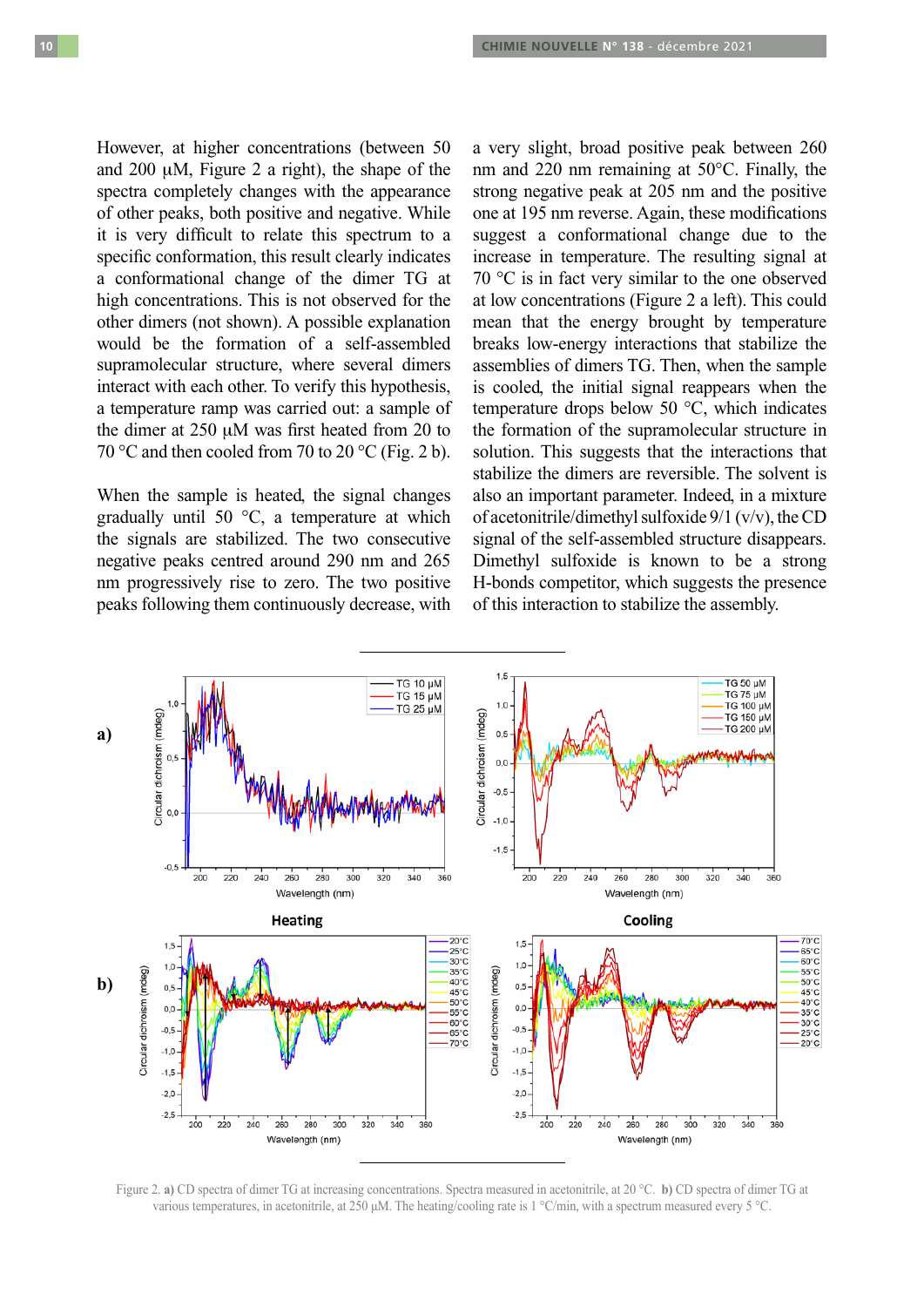

Figure 3. Tapping-Mode AFM height image of a TG dimer deposit obtained from a 500 μM solution. **a)** 9 x 9 μm² image. **b)** 2 x 2 μm² image of the area inside the red square in the image on the left. **c)** Height profile measured along the black line depicted in b).

Thin deposits of dimer TG shows an organized solid-state morphology, as observed by AFM (Fig. 3). The yellow arrow indicates the darkest area, i.e. the one with the lowest height, which is probably the substrate surface. A homogeneous layer lies on this surface. In some places, superimposed layers with a greater height are visible. For example, the area inside the red square (Fig. 3 b) shows three superimposed layers on top of the first homogeneous layer. The height profile (Fig. 3 c) measured along the black line on b) indicates a layer-by-layer organization with a regular height of the layers, on average of  $3.5 \pm 0.5$  nm. Knowing that the end-to-end distance of the extended dimer is about 2 nm, one layer could consist of at least two molecules in its width. A hypothesis would be the formation of molecular bilayers, where the dimers face each other and bring in close proximity their nucleobases. When densely stacked, they could form both hydrogen-bonds between nucleobases and  $\pi$ -stacking of aromatic cycles to stabilize their assembly. Further work is needed to identify the precise layering scheme. The formation of 2D bilayers on mica has already been observed for sequence-defined peptoids bearing hydrophilic and hydrophobic substituents [18].

These results led us to study the dimer TG in solution by MD simulations. The results indicate that the molecule is very flexible and has the tendency to fold into compact structures, as shown by the mean radius of gyration of about 6 Å, whereas the end-to-end distance of the extended structure is about 22 Å. Flexibility arises from the presence of methylene groups in the backbone and allows the formation of intramolecular H-bonds and  $\pi$ -stacking of the aromatic cycles. The strongest H-bond occurs around 20% of the simulated time, between the guanine and the carbamate group of the backbone. This shows that not only the bases but also other polar and aromatic moieties participate in the interaction network.

An assembly of two TG molecules in interaction was simulated for a MD time of 1 ms to understand how the molecules could interact in stable selfassembled structures. Despite the high flexibility of the dimers, persistent interactions are observed. The guanine and thymine of a chain remain  $\pi$ -stacked once for more than 30 consecutive ns while the two thymine bases pile up for more than 20 ns (not consecutive) in the same time interval. These  $\pi$ -stacking interactions coincide